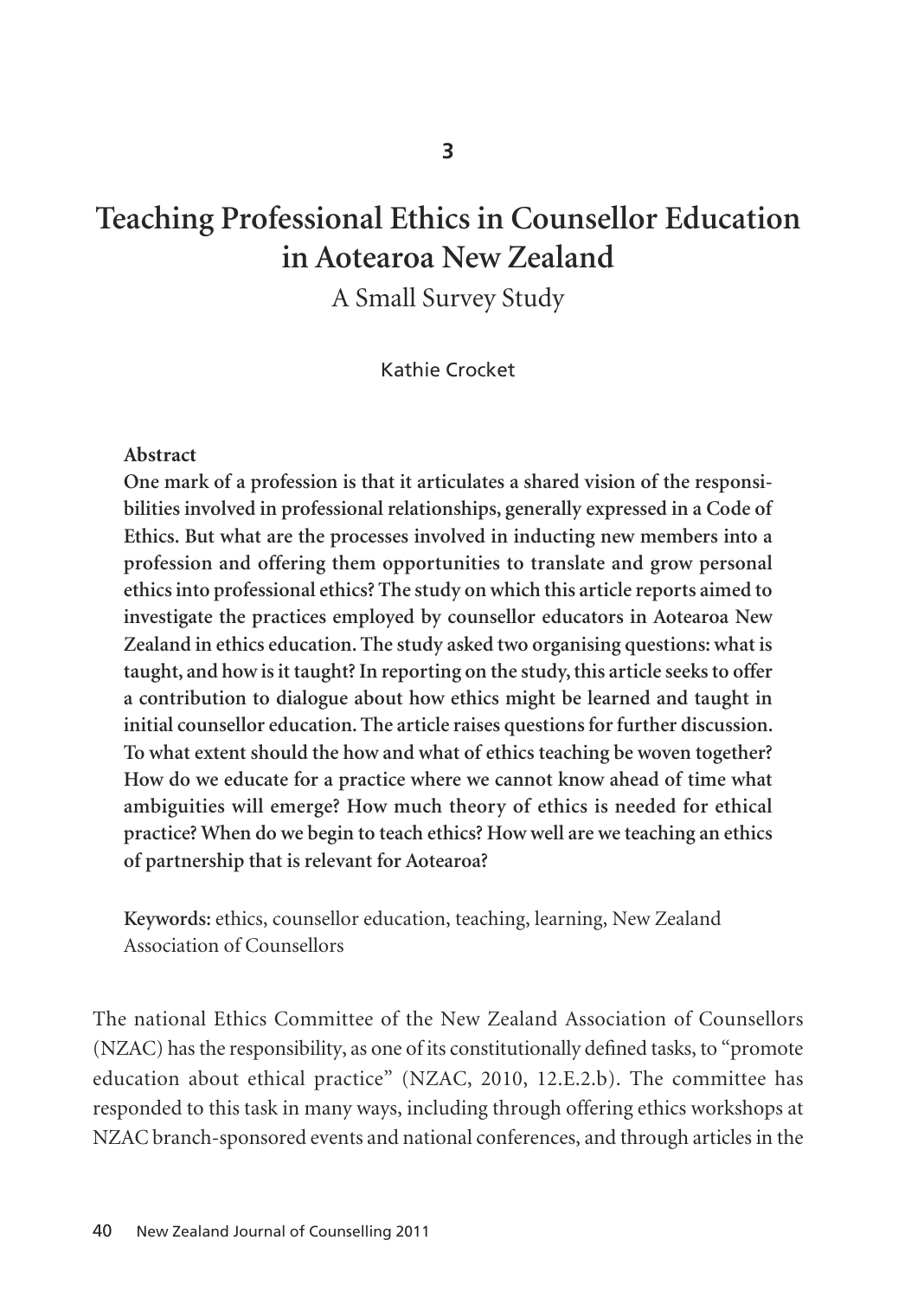national newsletter. The curriculum for this ongoing professional education in ethics has been proactive: see, for example, Winslade's (2002) introduction to the new *Code of Ethics*; Aunt Ethica's regular (agony-aunt-style) advice column in *Counselling Today*, NZAC's national newsletter, and many of the contributions to Crocket, Agee, and Cornforth's (2011) edited volume. The curriculum content has also been shaped in response to particular knowledge and practice gaps that have been identified in the course of the committee's fulfilling its responsibility to process complaints about members of NZAC. Convenors and other members of the committee have written educative articles in the NZAC newsletter (see, for example, Medcalf, 2008; Pritchard, 2005). Some contributions to the Crocket et al. volume were also informed by experiences of lapses in ethical practice.

Winslade and White (2002) identified those aspects of practice that had most concerned members of the public as reflected in the first 100 complaints that had been received by NZAC. With 333 complaints having now been received by the association, and the development of a regional ethics process (see White, 2011), a current systematic analysis of complaints would be timely. Such analyses serve many purposes. Impor tantly, they educate NZAC, the committee, and members about what matters are of particular concern to the public, thus offering opportunities for ongoing reflection, reflexivity, and practice development. Further, they offer counsellor educators a lens through which to review the ethics curriculum in the context of formal counsellor education programmes.

While these publications and workshops provide some sort of record of the content areas of ongoing professional education in ethics in counselling in Aotearoa New Zealand, little is known, beyond the programmes themselves, about the rationale for, content, or delivery of an ethics education curriculum in formal counsellor education programmes. It is timely therefore to investigate ethics education within initial and advanced formal counsellor education programmes, and for the Ethics Committee to consider this as part of its brief to promote education about ethical practice.

This article reports on an exploratory research project undertaken on behalf of the committee. The study sought to take up the committee's brief by consulting with the leaders of counsellor education programmes in response to two research questions. The first question asked what is taught in ethics education in counsellor education programmes in Aotearoa New Zealand. The second asked how this curriculum is delivered.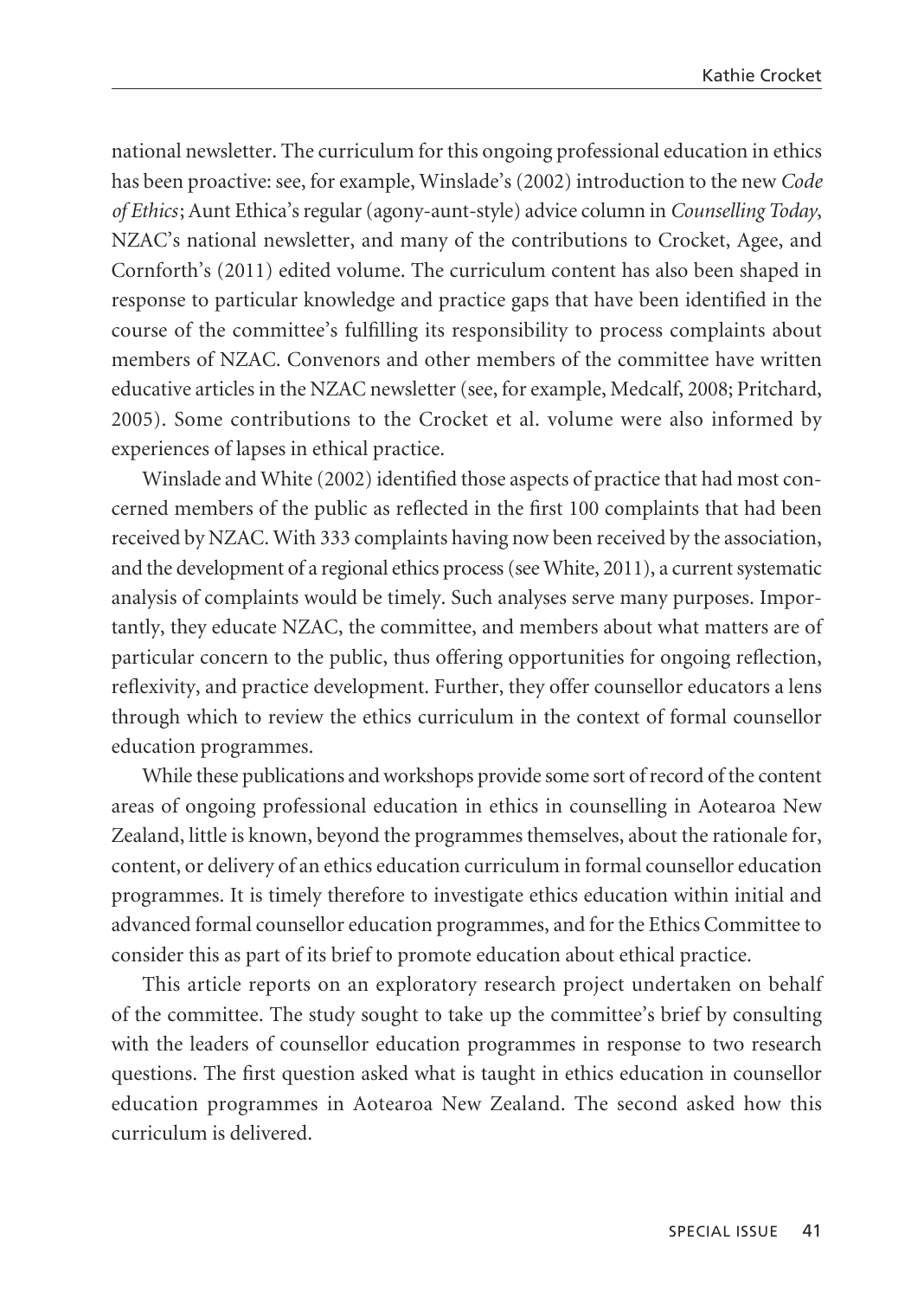#### **Teaching and learning ethics for practice**

Writing about education in professional ethics, Davis (1999) suggested that the latter part of the twentieth century had seen an "ethics boom." A growing emphasis on ethics can be accounted for by increased professionalisation in a range of disciplines, and the post-Holocaust research environment (see, for example, Beauchamp & Childress, 1994; Cornforth & Crocket, 2011; Davis, 1999; Hill, 2004a; Miller, 1994; Pettifor, Estay, & Paquet, 2002). Locally, an increased emphasis on ethics is illustrated by Miller's (2011) survey of the content of NZAC's national newsletters across two decades. In her first survey in 1996, there had been no separate category for ethics, the small number of ethics articles being subsumed under the general category of professionalisation. Between 1997 and 2002, however, Miller reported, there were 57 ethics items (8% of total items), and between 2003 and 2009 there were 80 items (11%). Many of these items had been written by Ethics Committee members about specific areas of practice.

As Kitchener (1986) noted, ethics is "a complex discipline in and of itself" (p. 310). A range of ethics-related literature is available to those responsible for teaching ethics in counsellor education: literature that is specific to counselling; other related profession-specific literature (social work, psychology), and general professional ethics. Then there is the ethics *education* literature in each of these areas. Many contemporary authors emphasise the responsibility of professional ethics education to offer an understanding of wider philosophical positions, of ethical theory, of what it means to act in moral relationship to others, and of critical reflection on action (Betan, 1997; Gray & Gibbons, 2007; Hill, 2004a; Hugman, 2005; Miner, 2005; J. P. Shapiro & Hassinger, 2007; Urofsky & Engels, 2003). The suggestion that ethical practice is social and dialogic, rather than the work of an individual decision-maker, is attracting increasing interest (Bauman, 2000; Cornforth & Crocket, 2011; Cottone & Claus, 2000; Gray & Gibbons, 2007; Hill, 2004a; Hugman, 2005).

Another contemporary theme is caution about ethical decision-making frame works, their proliferation, their acceptance without empirical evidence of their efficacy, their cumbersomeness, and their potential to lead to formulaic or technicist responses to ethical complexities (see, for example, Gray & Gibbons, 2007; Hill, 2004a, 2004b). Out of these cautions arise arguments for the value of also paying attention to imaginative, affective, intuitive, and "epiphanic knowing" (Hawkins, 1997; Hill, 2004a).

These ideas about ethics in practice have implications for ethics education. Writing about teaching methods in ethics education, Pettifor et al. (2002) suggested: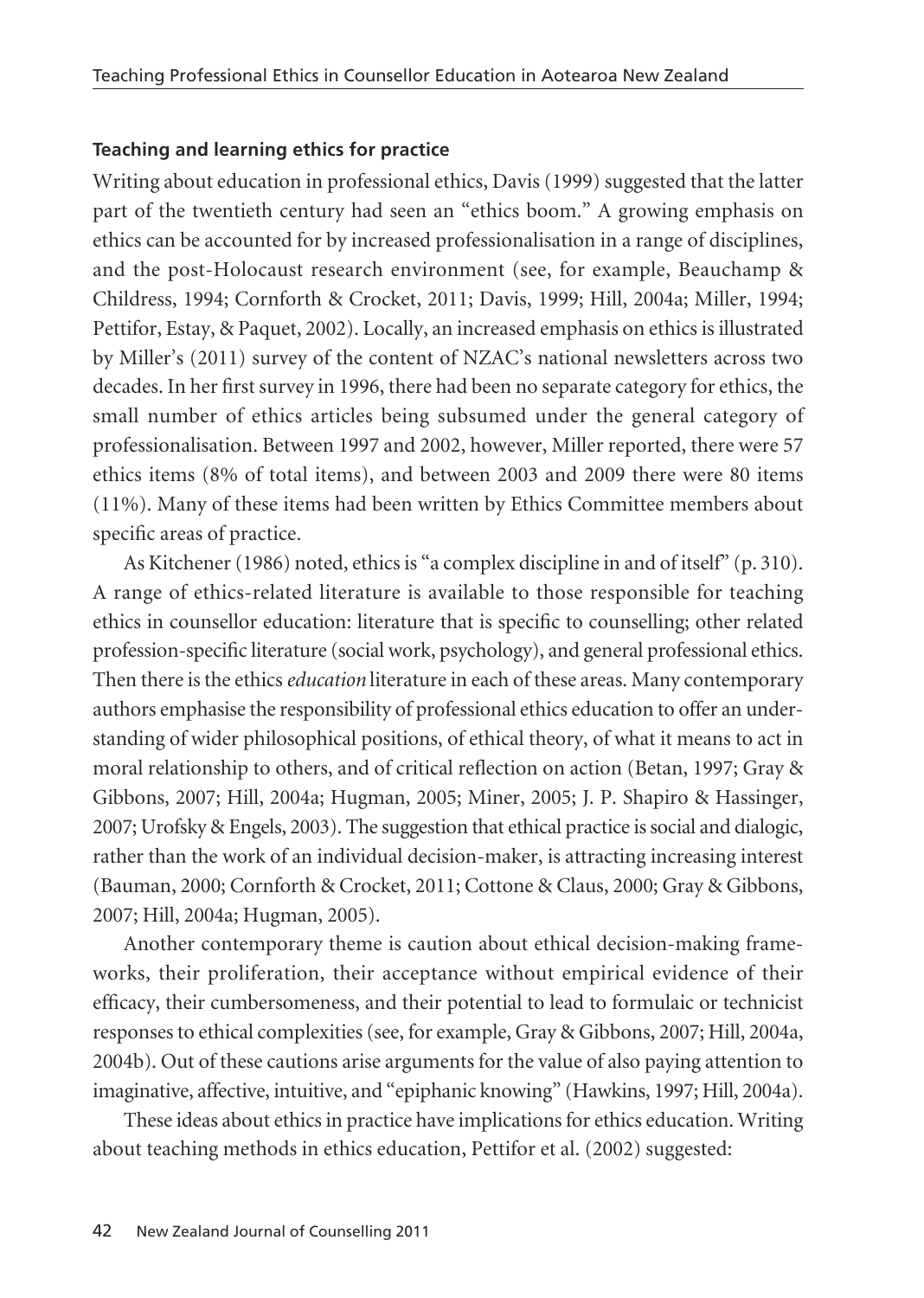*Adults will learn more from strategies that involve personal experiences, personal involvement, shared values, and reasoning than solely from the imparting of knowledge through didactic teaching.* (p. 263)

Case studies and discussions are a widely mentioned medium for teaching ethics in practice (Boland-Prom & Anderson, 2005; Davis, 1999; Gutman, 1998; Hill, 2004b; J. P. Shapiro & Hassinger, 2007), often in tandem with teaching models of ethical problem-solving and moral reasoning (Betan, 1997; Cottone & Claus, 2000; Frame & Williams, 2005; Gawthrop & Uhlemann, 1992; Knapp & Sturm, 2002), or skills in argumentation (Osmo & Landau, 2001). There are cautions against the teaching of codes of ethics as prescriptive without understanding the call to moral action implicit in these codes (Hill, 2004a, 2004b; Urofsky & Engels, 2003). Nash (2002) draws attention to a further responsibility: to teach ethics ethically.

Contemporary applied ethics traverses the territories between what Bond (2011, p. 102) describes as understanding ethics, on the one hand, as "individualised and private" or, on the other hand, as "generalised abstract principles." Ethics education involves preparing counselling students to traverse the complex territory between these two points, "using ethics to define the center of professional identity" (Hill, 2004b, p. 201).

Ethics education involves a responsibility to learn the implications of professional relationship as ethical relationship—"*to take responsibility for one's responsibility*" (Bauman, 1998, p. 17; emphasis in the original). The question arises, then: what knowl edge is considered necessary for the responsibilities of ethical practice in counselling and how is that knowledge accessed?

#### **Method**

This study is the first in a series of small projects that together will build an account of ethics in counsellor education in Aotearoa New Zealand. For this first study, a survey design offered the possibility of an inclusive yet economical approach (Cohen, Manion, & Morrison, 2000). Online technology (see Glover & Bush, 2005; Harlow, 2010) offered a medium for an accessible and time-efficient means of inviting the leaders of all counsellor education programmes in Aotearoa New Zealand to participate. The study employed Lime Survey (http://www.limesurvey.org/) open source online survey software, and NZAC's database of counsellor education programme leaders was used in recruiting participants.

The study involved two phases of data-generating, the first offering participants a hardcopy option as well as the online Lime Survey option. Options were offered in the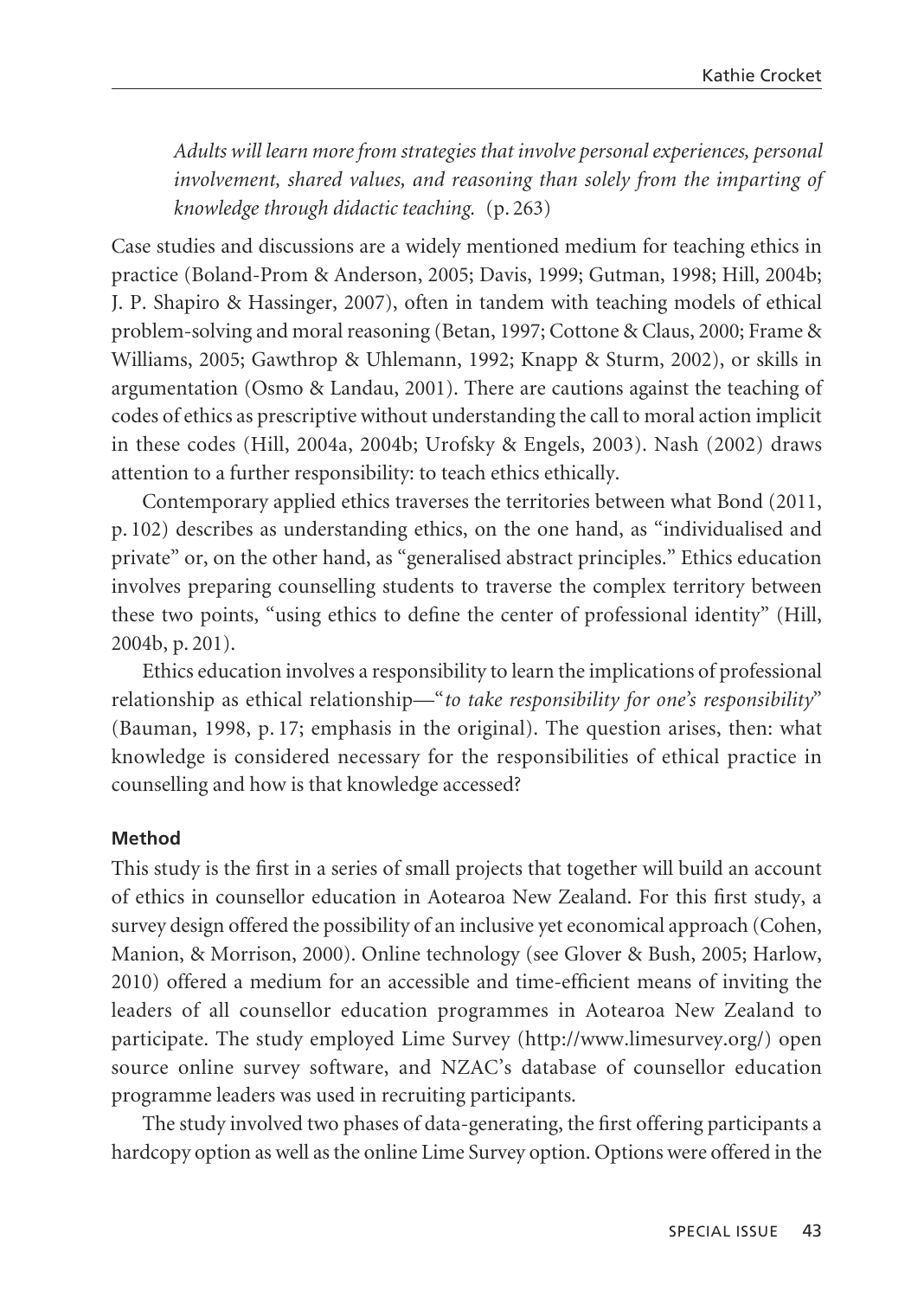hope of increasing initial accessibility, and thus the response rate. Most participants used the online option. The first phase asked respondents to identify themselves, their institution, and the level of programme taught. It then asked two open qualitative questions, inviting participants to write about what their programme teaches about ethics, and then how the teaching is done. The analysis of these responses then provided material for the second phase, which was available only online.

I approached the analysis of the first-phase qualitative responses by asking the following narrative questions of the data:

- What stands out in this response and why? (Some research materials were distinctive for their language, for example.)
- What does this response have in common with others? How is it unique?
- What moves me and why?
- What gaps might there be?
- How might I theorise what I read here and why would I theorise it like that?
- What questions emerge for ethics education in counsellor education?

While phase-one data offered a series of individual accounts, phase two was intended to build these into a wider survey account, a recursive folding back, that would invite participant response to and reflection on my analysis of the research materials that counsellor education colleagues had offered during the first phase. A recurrent and rewarding experience I have had in undertaking research has been to hear participants speak of having derived benefit directly from the inquiry processes (Crocket, 2001; Crocket et al., 2004). Reflexive engagement with research inquiry has the potential to serve and shape participants' practice: "the researcher…instigates self-reflections that will lead the respondent not merely to report his or her life, but to change that life" (Frank, 2005, p. 968). While I don't believe that this small online survey project was the particular kind of research that Frank (2005) envisaged when he described the possibilities of a Bakhtinian dialogism for both research process and product, I read many of the online responses as suggesting that participants had indeed experienced themselves as being invited into a form of imaginative dialogue between their practice, their colleagues, and the field. The opening words on the online site were intended to demonstrate this dialogic quality, the idea that "research does not merely report; it instigates" (Frank, 2005, p. 968): "This survey study is designed to open dialogue, about the teaching of ethics in counsellor education, by consulting with counsellor educators."

Conceiving of the survey as a forum that would invite participants into reflexive consideration of their own professional practice as they contributed research data, in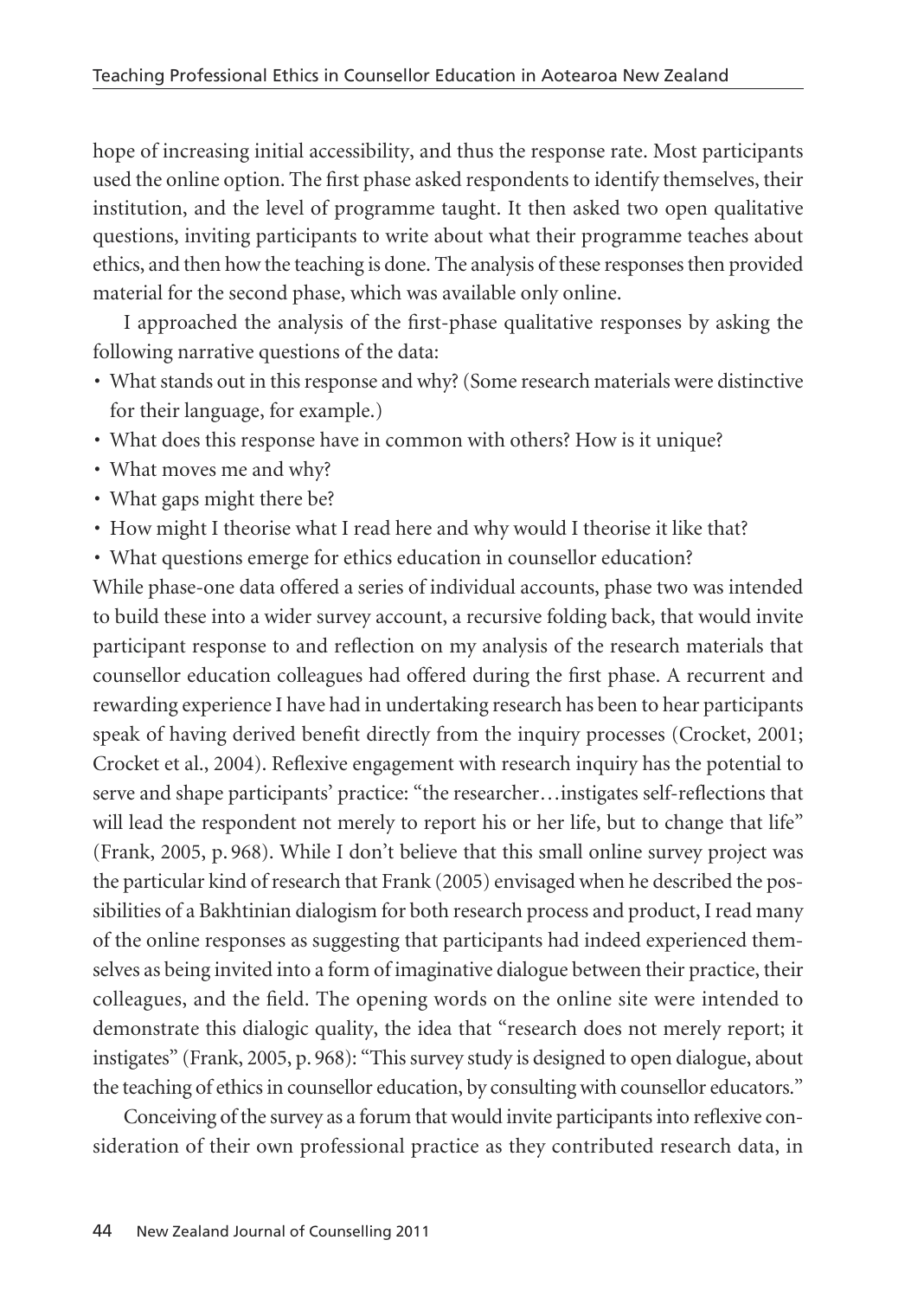composing questions I hoped to use the technology available on Lime Survey in a way that would be generative for participants—in the research process as well as product. Thus, phase two employed a variety of question styles: questions invited participants to respond to others' phase-one responses, to offer examples from their own practice, as well as the kinds of ranking and ordering and listing more usually associated with surveys. Before going live, these questions were reviewed by a researcher experienced in using Lime Survey and then trialled by three counsellor education colleagues who were not programme leaders. Questions were further refined, and the link to the survey was then sent to programme leaders. Responses in this second phase were anonymous.

## *Participants*

Participants for the first phase were recruited through writing by mail to the leader of each counsellor education programme identified on the NZAC database, inviting them to participate in a two-phase study. This letter gave dates for each phase and noted that I would make no further efforts to recruit: if there was no response I would take that to mean potential participants had made a purposeful decision not to participate. However, a number of colleagues made contact with me after the closing date, having missed the deadline despite intending to participate. I now see more clearly that there are competing ethical principles here, one being inclusion (achieved through a researcher sending reminders to potential participants), and the other being informed consent (assuming that a researcher does not have the right to continue to invite potential participants when they might have already made a decision not to partici pate). By taking care not to engage in coercion of potential participants, I excluded from participation some potential participants whose schedules did not neatly coincide with the project's time frame.

|             | Phase 1 | Phase 2 |
|-------------|---------|---------|
| PTE*        | 4       |         |
| Polytechnic | 5       | 5       |
| University  | 2       |         |
| Total       | 11      |         |

**Table 1:** Host institutions by type and number

\* Private Training Establishment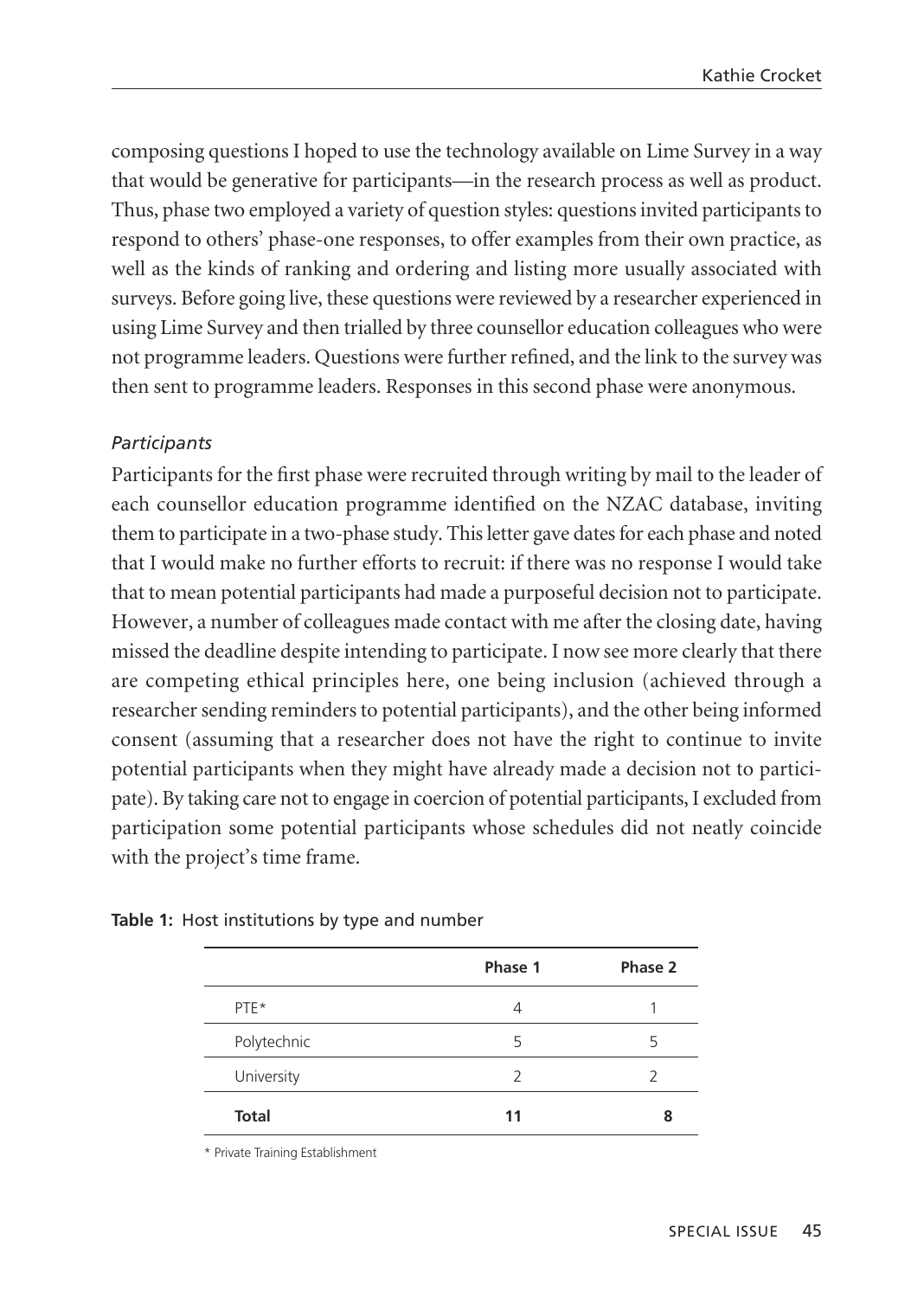One phase-one letter was returned unopened, leaving 20 potential participants in the study. Table 1 identifies the host institutions of participants in each phase.

## *My positioning as researcher*

My position as researcher carries ethical ambiguity. I detailed these ambiguities in my application to the University of Waikato's Faculty of Education Research Ethics Committee for ethical approval of the project and in the information offered to potential participants. I am a member of the national Ethics Committee of NZAC, which initiated the research, and I am a counsellor educator myself. As well, while I consulted the Ethics Convenor along the way and provided her with all written documentation for comment, I was in the unfamiliar position of being sole researcher, another decision made for reasons of efficiency. Responsibility for analysis was mine: I worked to engage in analytic processes in ways that value all contributions, and that recognise "unfinalisability"—in Bakhtin's terms, the capacity to become someone other than who one is already. As Frank (2005) explained it: "…in a dialogical relation, any person takes responsibility for the other's becoming, as well as recognizing that the other's voice has entered one's own" (p. 967). Although I took leadership in this project as researcher, I also identified myself as being in consultative conversation in dialogue—with counsellor education colleagues, all of us engaged in the ethical process of becoming and none of us finalised in our ethical practice. And indeed, I did find myself moved, as I read particular ideas that my colleagues offered, by a sense that ethics education is for the most part in good heart, alongside the potential that unfinalisability offers ethics education and educators.

## **Results**

Even in a small study, it is not possible to present all the possible stories of results that the research materials offer. The results reported and discussed here are intended as a contribution to ongoing dialogue about ethics education within counsellor education.

## *Phase one*

# *The importance of process in teaching ethics*

Limits of the study's inquiry process were highlighted by the response (R1) that began:

*A difficulty in responding [to the survey] begins with the two questions [the survey asks]:*

*• What we teach and how we teach it are not so easily teased apart;*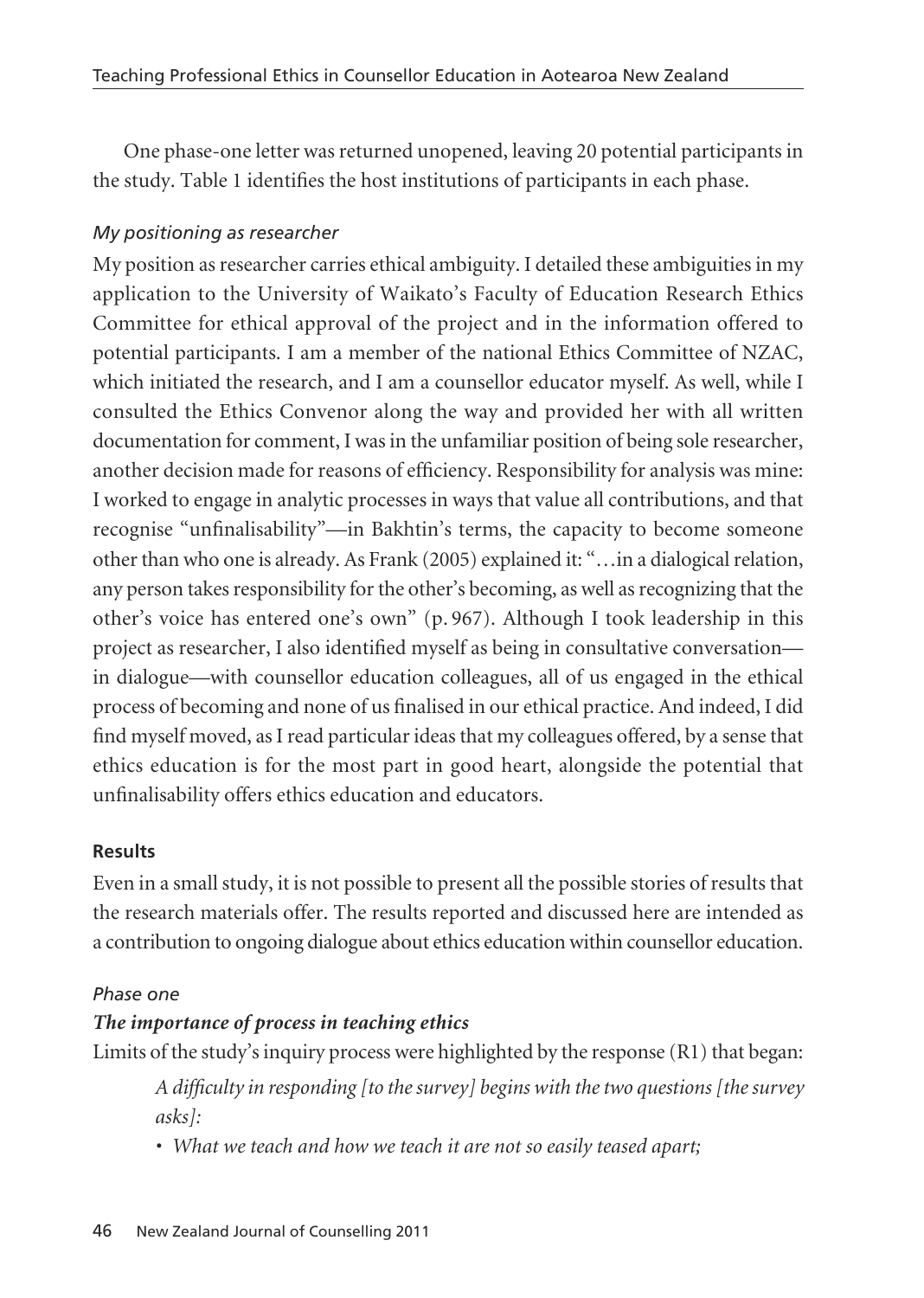*• How we teach it may well be the primary rather than the secondary question, especially given that this is a counselling training course in which modelling of process with students is of as much consequence as is the teaching content.* 

I suggest that this response directly offers a question for ethics education: **Do I teach ethics using processes that** *demonstrate* **what I am teaching?** 

Integration of content and process was further demonstrated as R1 continued, reporting that the programme teaches students:

*To recognise an ethical question/situation, such that:*

- *They know that they need to investigate, and how to approach that;*
- *They know how to articulate and frame up an ethical question;*
- *They know how to have an ethical conversation with supervisor/peers.*

The purpose was further described as intending to produce graduates who are "safe enough to manage their anxieties around the ambiguities of ethical dilemmas without isolating themselves from peer and other professional support."

Ethical practice is constructed here as taking place within an individual practitioner's recognition, investigation, and articulation, including of anxieties and ethical ambiguities, in the context of professional community. These educative purposes and responsibilities seem to have some alignment with Grant's (2011) call for counsellor education to equip counsellors to deal with difficult aspects of affect:

*When things go wrong in counselling relationships, it is often a consequence of an unbearable affective experience…if the [unbearable affective] experience can be borne in mind, and thought about, then any actions are less likely to be problematic.* (p. 154)

This construction of ethical competence—managing *anxiety* and *ambiguity*, and the importance of professional community—stood in some contrast to a learning outcome listed in another response (R2): *be able to approach an ethical dilemma with confidence*. While R2 also listed other learning outcomes—such as "knowing who and when to consult," "be aware of 5 ethical models and approaches," and "have personal awareness of their own values and morals and how these related to NZAC standards and code of ethical practice"—a potential tension and ambiguity arises between these two perspectives on learning outcomes; the one referring to *confidence* and the other to *managing anxieties* in the face of *ambiguities*. This tension offers a second question to take into ethics education: **To what extent would counsellor educators hope that**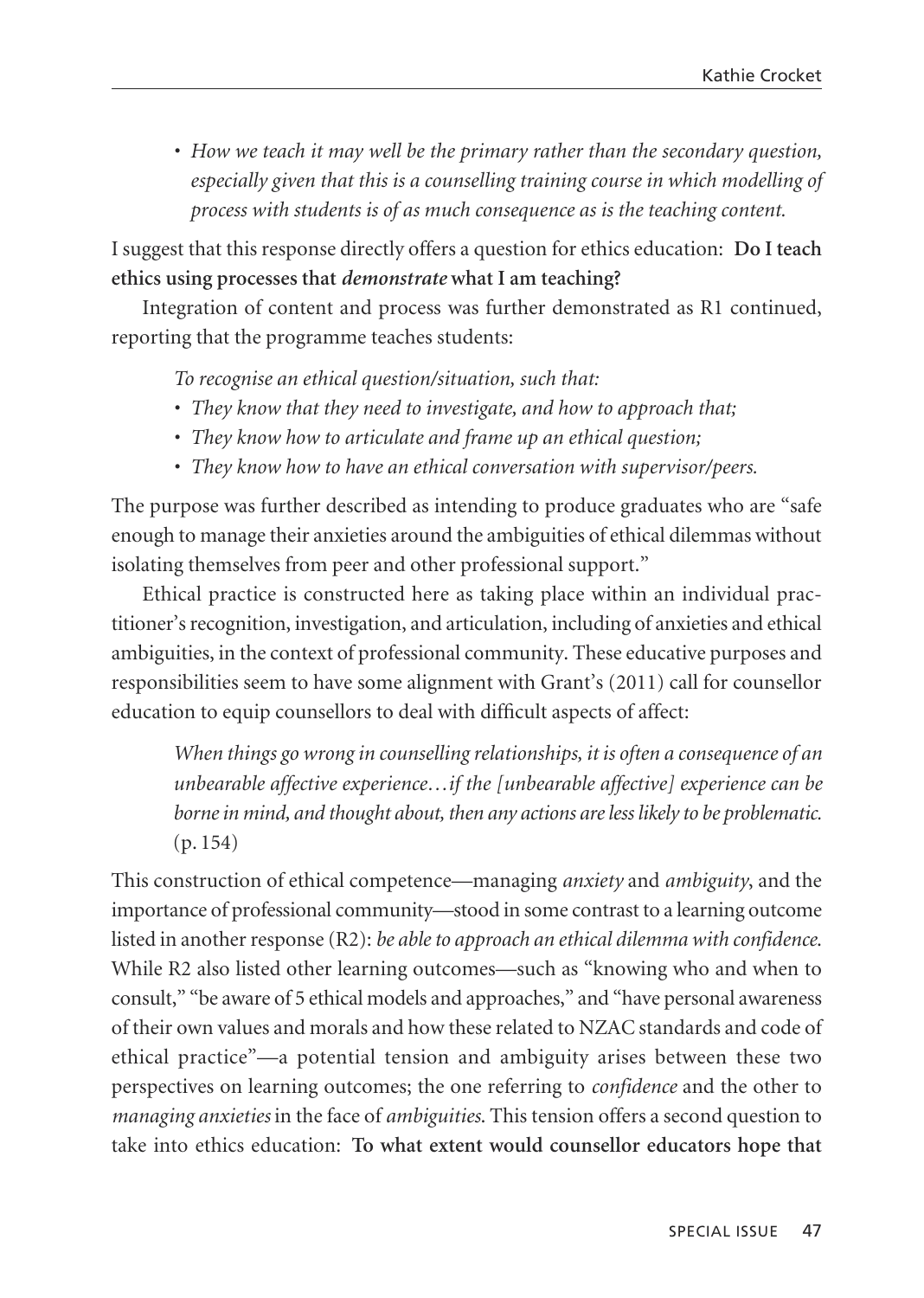**graduates would approach an ethical dilemma with confidence, and to what extent would we anticipate that they would experience the discomfort of ambiguities that would lead them into responsible dialogue with others?** 

# *A matter of emphasis*

The responses offered further compelling distinctions. R3 described a learning outcomes emphasis on terms similar to R1, interweaving what is taught and how to develop:

*[students'] sensitivity to ethical dimensions of counselling practice; their awareness of their own processes in response to ethical issues and the diversity of responses others may have; their consideration of multiple perspectives and capacity to work with complexity; and the flexibility, breadth and thoroughness of their thinking in considering potential responses and deciding upon courses of action and how they would be implemented.*

Other responses to the question of what is taught suggested more of a contentknowledge focus.

R4: *[The paper]* Ethical Practice *is focused on the NZAC* Code of Ethics*. Trainees discuss ethical and legal issues in relation to aspects of counselling practice such as note-taking, record-keeping, internet counselling, working in multi-disciplinary teams, facilitating group-work, working with children, and counselling crossculturally.* 

R5: *We link ethics to NZ law. Content areas are (in no particular order): record storage; notetaking; NZAC* Code of Ethics*; models for making ethical decisions (predominantly Tim Bond's process model); protecting the counselling relationship and multiple relationships; supervision; complaint process (NZAC); beneficence versus autonomy; responsibilities to colleagues, profession; responsibilities to employers, funders, and wider community.*

Another response suggested a wider perspective on the content knowledge in ethics for counsellor education.

R6: *The nature of codes of ethics. Limitations of Codes of Ethics, and their interpretation in terms of different models of practice: Liberalism, human rights and ethical principles. Theories of ethics (Kantian, utilitarian and virtueperspectives). Problem-solving in professional ethics. Confidentiality. Informed consent. Safety issues. Research ethics. Boundary issues.* 

R6 went on to write: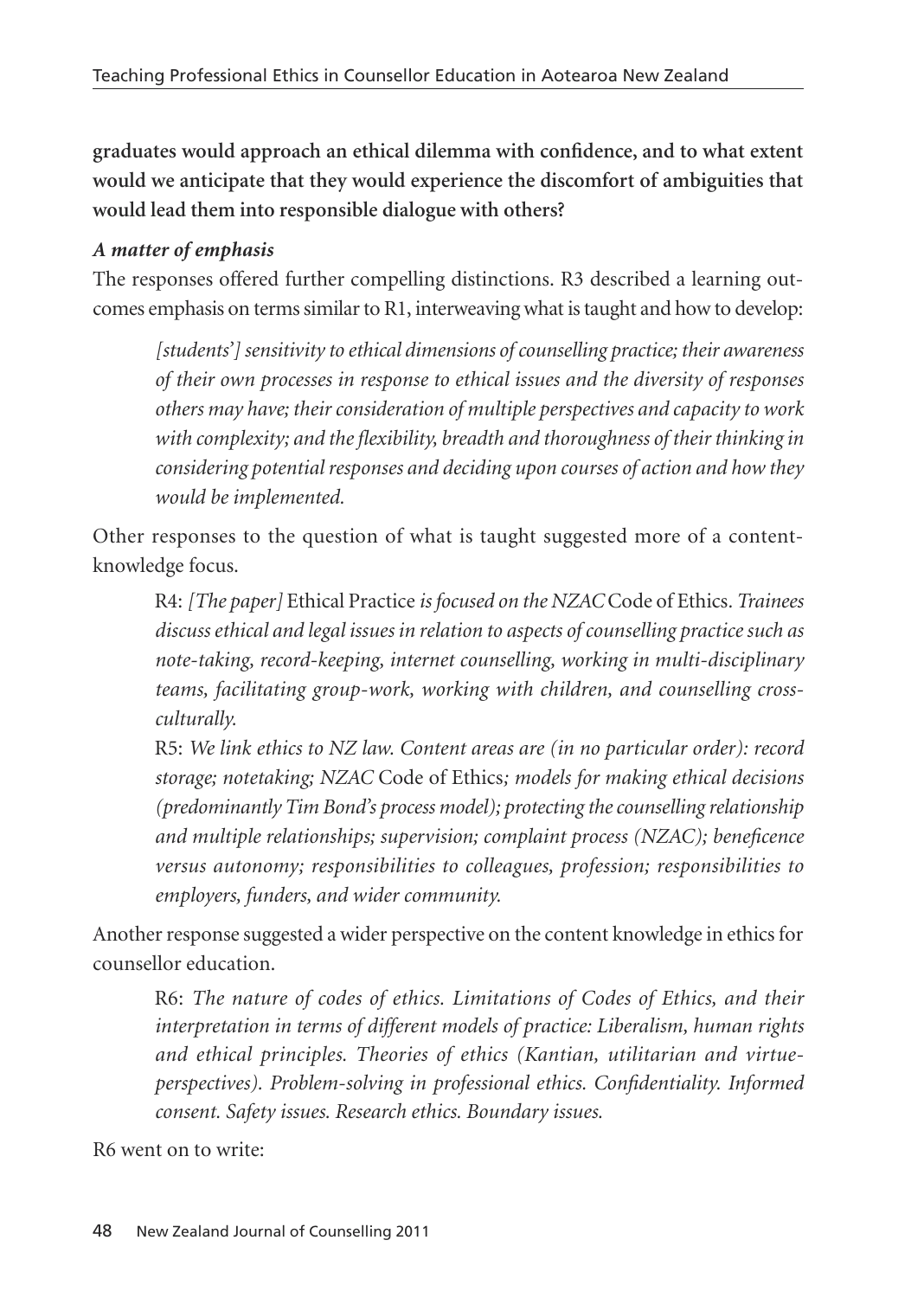*What I am at pains to avoid is a technicist approach to practice, and of course a "one-right-answer" approach to ethics.*

At work here is the challenge, noted by many authors (Bond, 2011; Cornforth & Crocket, 2011; Freeman, Engels, & Altekruse, 2004; Gray & Gibbons, 2007; Hill, 2004a; Urofsky & Engels, 2003), to relate ethical practice to what are complex and abstract ethical principles and arguments. A significant question arises here for ethics in counsellor education: **To what extent is it important for counsellors to understand the historical and philosophical storylines upon which contemporary approaches to ethical practice depend?** 

In phase two, I attempted to produce a partial response to this question by asking about which theories of ethics are taught, but it became clear that the question of how far counsellors and counsellor educators must also be theorists of ethics is more complex than my questions provided for, and perhaps at the same time was not well understood.

#### *How we teach ethics*

In answer to the question about how ethics is taught, a number of responses focused on the descriptive:

R7: *Teaching is by way of didactic, small and large group work and discussion, observed and written practice.*

R7: *A further 9 hours of class time is spent on working through some ethical scenarios using the* Code of Ethics *and a "10 step model of reasoning."*

R4: *All our tutors are experiential in their teaching and use a mix of didactic teaching, small group work, class discussion, and case studies.*

R2: *We use a process that includes a series of didactic tutorials, discussions and experiential learning.*

Others offered a more philosophical commentary on their approaches to teaching.

R1: *The method is essentially Socratic:*

- *the posing of questions/situations/abstractions based on various readings or introduced by the tutor;*
- *the facilitating and shaping of the ensuing input/conversation in small and large group formats;*
- *the attention to critical points and to process, both individual and group.* R6: *Firstly I locate issues in professional ethics in the context of a theoretical construct: the practitioner's model of practice…Ownership, engagement and*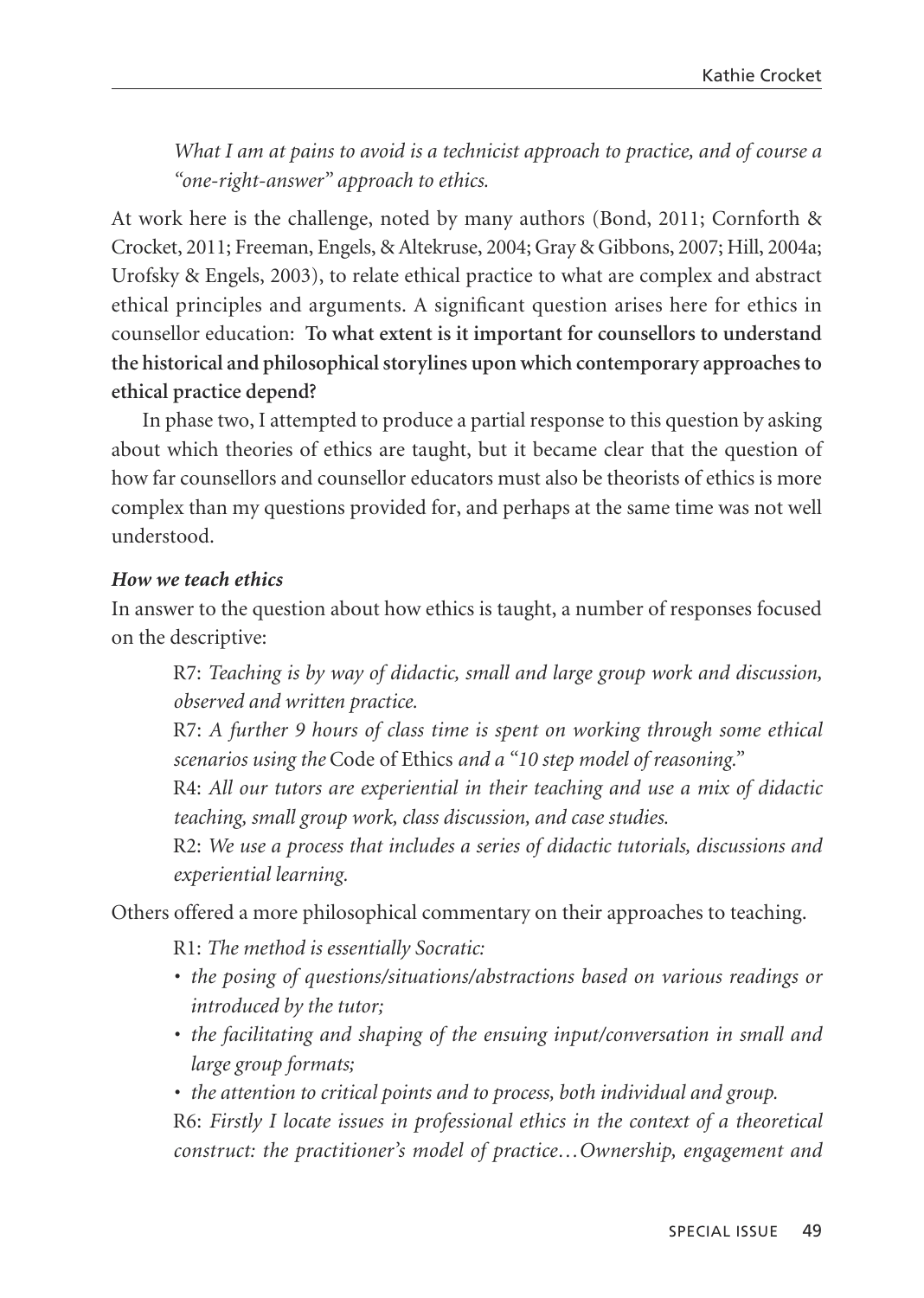*difference are key themes. Within that context I deploy a Community of Inquiry approach to teaching, founded on Matthew Lippman's Philosophy for Children.*

A number of participants offered full descriptions of carefully structured learning and teaching practices, signalling the methodical scaffolding of learning throughout a programme.

## *Locating our practice in Aotearoa New Zealand*

The NZAC *Code of Ethics* was mentioned in all but one response:

R7: *Working within the NZAC* Code of Ethics *is a requirement throughout the course.*

R4: *In Stage 2 there is an assignment to do, focused specifically on the NZAC* Code of Ethics*. Trainees are expected to give definitions and examples of various relevant terms.*

R8: *All aspects mentioned in the [NZAC]* Code *are taught week by week.*

R9: *Graduates…meet the provisional membership requirements for a professional association of counsellors such as NZAC, and comply with the standards set out in the NZAC* Code of Ethics*.*

R3: *Examination and critique of the nature and role of ethical guidelines, particularly the NZAC* Code*.*

R10: *The NZAC* Code of Ethics*, in which the Code of Practice, its details, history and purposes is woven into all papers, and addressed more directly in each of the practice papers.*

R11: *We first introduce the NZAC* Code *at the very beginning of Year one in the first counselling theory/skills class, as we believe our teaching should be situated within the context of the NZAC* Code of Ethics*. (emphasis added)*

Alongside R3 and R10's noting the presence of the NZAC *Code of Ethics* throughout their programmes, R11's emphasis on the early timing of the introduction of the Code raises a further question for counsellor education: *When* **do we introduce and teach ethics?**

Two responses focused more particularly on ethics in a local context.

R3: *… the integral nature of ethics in…day to day practice…These [practice] contexts include the settings in which counselling takes place, embedded in wider social, historical and cultural contexts relevant to practitioners in Aotearoa New Zealand.*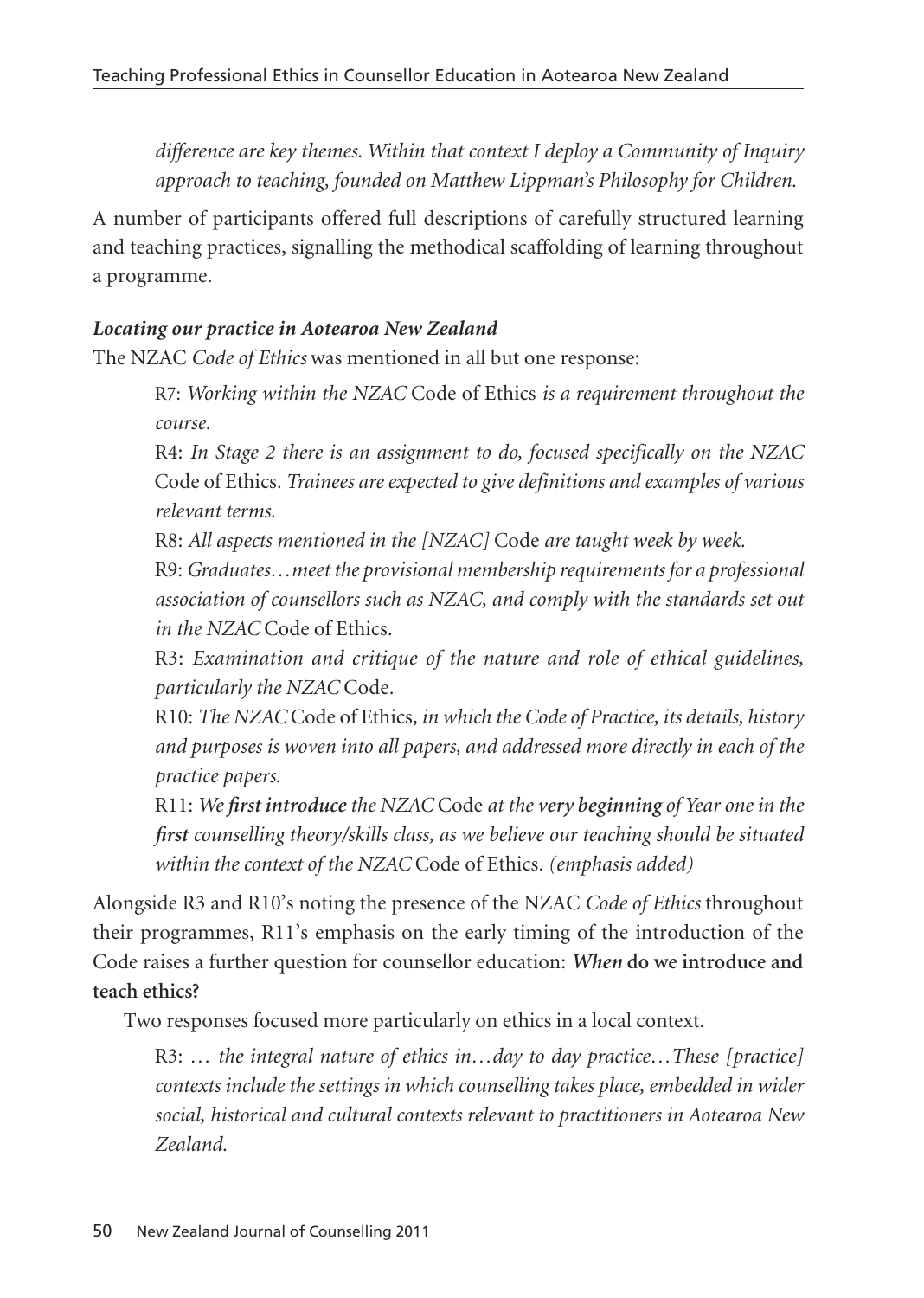R9: *Ethical implications of working in a treaty nation (Tiriti o Waitangi) and of cultural difference.*

A question about the emphasis on locatedness of ethics teaching in the context of Aotearoa and the Treaty of Waitangi links with the earlier question about philosophical storylines, offering a further question for phase two. A question also arises about the relationship between counsellor education programmes and NZAC, in relation to programmes' expecting students to practise within the terms of the NZAC *Code of Ethics*. All participants responded that students were required to practise within the terms of the NZAC *Code of Ethics*, but only two confirmed that this had been negotiated with NZAC.

## *Phase two*

As noted above, the phase-two questions were designed to bring together questions arising from the phase-one analysis.

## *Partnership ethics*

The first question focused on a contemporary and local storyline of ethics and partnership: Please indicate the extent to which your programme's emphasis is on the ethical implications for counsellors of living in a Treaty nation. The responses are shown in Table 2.

| Response            | <b>Number</b> |
|---------------------|---------------|
| Strong emphasis     |               |
| Reasonable emphasis |               |
| Some emphasis       |               |
| Little emphasis     |               |

| Table 2: Emphasis on the ethics of living in a Treaty nation |  |  |  |
|--------------------------------------------------------------|--|--|--|
|                                                              |  |  |  |

The descriptors, of course, have no intrinsic meaning. Rather, I think of this question as a process question that invited participants into evaluation of what it might mean to suggest that a counsellor education programme puts *strong emphasis* on the ethical implications for counselling of the Treaty of Waitangi. In considering the question, "If this is the aspiration, where does our programme sit?" the leader who responded "some emphasis" may well lead a programme that is little different from the programme whose leader responded "reasonable emphasis," as indeed the teaching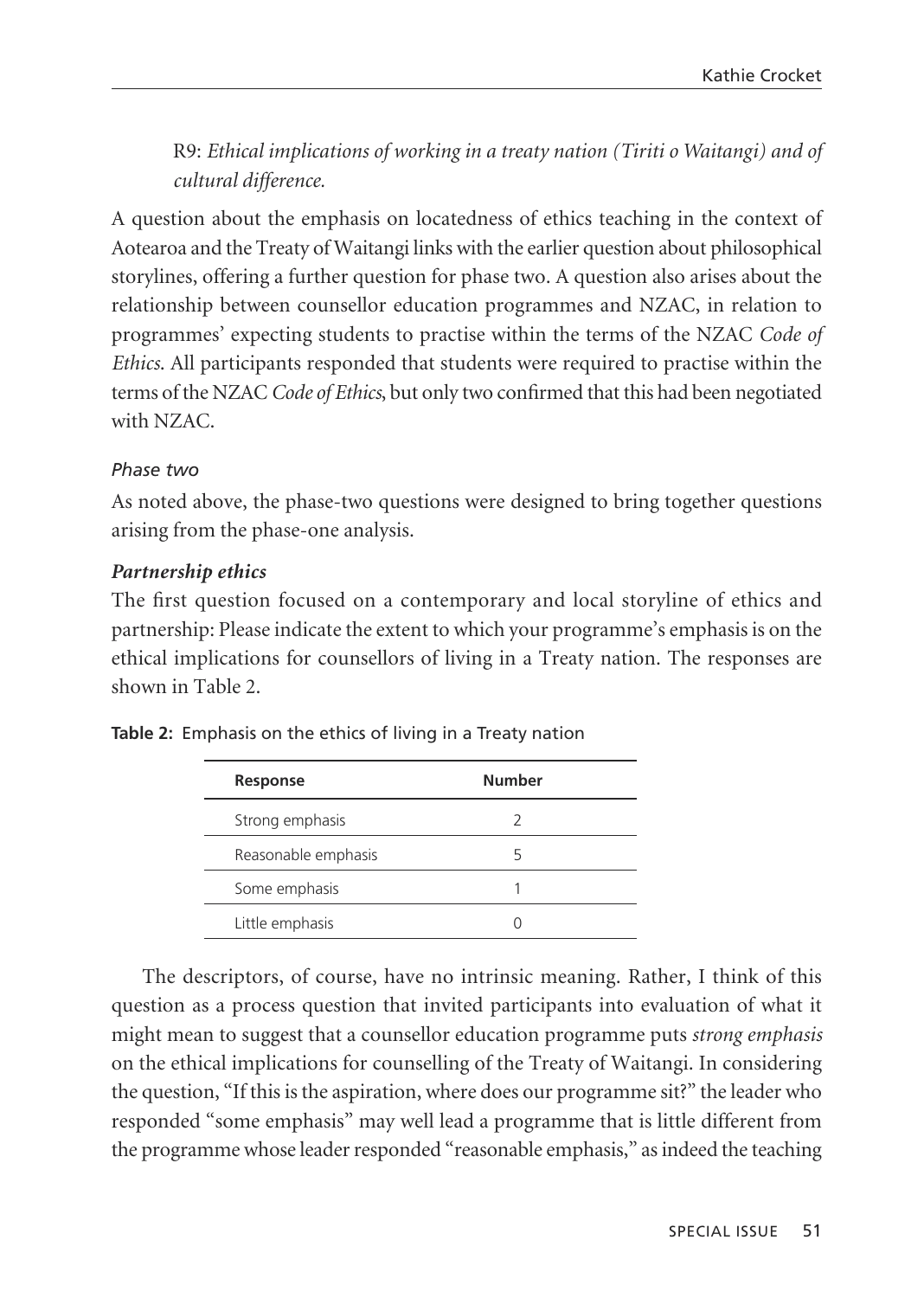examples each offered would suggest. In leading with this question, my intention was to signal its importance for counsellor education. It is in many ways good news that most programme leaders in what Te Wiata and Crocket (2011) described as a "Päkehädominated discipline" (p. 22) take the position that there is room for development in this aspect of our ethics teaching: "If anything, any partnership derived from Treaty expectations encourages the continual posing of questions that seek to both critique and construct possible other forms of practice" (Mika, 2011, p. 27).

# *The timing of ethics teaching*

If, as Loewenthal and Snell (2001, p. 23) suggested, "ethics as practice is not in any way separate from psychotherapy," the place and timing of the teaching of ethics in an overall programme is critically important, as R11 indicated above. Responses to a series of three questions provide an overview of this aspect in the eight programmes surveyed. *Question A. At what point in your programme is the topic of ethics first introduced?*  (See Table 3.)

- *Question B. At what points in your programme is the substantive teaching of ethics done?* (See Table 4.)
- *Question C. At what points in your programme are there assessments about ethical understandings and practice?* (See Table 4.)

|  | Table 3: The timing of the introduction of ethics as a topic |  |  |
|--|--------------------------------------------------------------|--|--|
|  |                                                              |  |  |

| Response                            | Number (A) |
|-------------------------------------|------------|
| During selection processes          |            |
| In the first class of the programme |            |

#### **Table 4:** The timing of ethics teaching and assessment

| Response                                                                             |   | Number (B) Number (C) |
|--------------------------------------------------------------------------------------|---|-----------------------|
| In a theory paper/module/course                                                      | h |                       |
| In the introductory skills paper/module                                              |   |                       |
| In advanced skills paper/module/course                                               |   | 5                     |
| Throughout the programme                                                             | h |                       |
| In a final summative programme assessment<br>(such as oral examination or portfolio) |   |                       |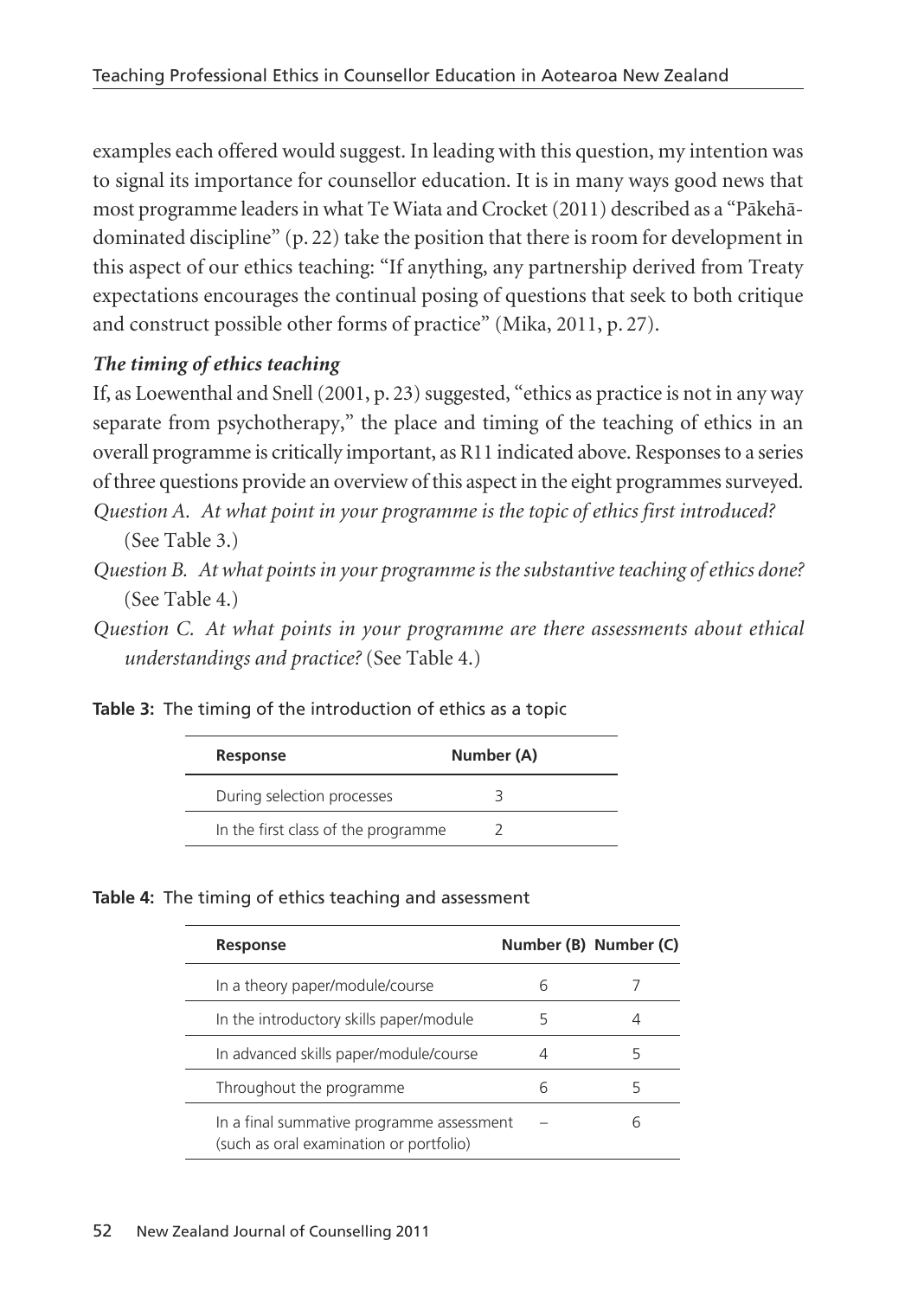Hill (2004b, p. 184) suggested that "as with issues of diversity, ethical issues permeate the entire counselor education curriculum." If it is taken as aspirational that the topic of ethics is introduced at the time of selection and is taught and assessed throughout a programme, the matter of timing is an area where there may be potential for some review.

#### *Certainty and ambiguity*

The following contrasting qualitative responses illustrate the importance of continuing to address the tension between certainty and ambiguity, discussed above.

R21: *The programme would certainly want students to approach every aspect of their practice holding some forms of confidence while also keeping in mind that ethical challenge might bring about questions and uncertainties. Ambiguities and complexities will require students to reach for new, innovative developments in their practice…Sensitivity to the many dimensions of ethical questions is an aim of the teaching in the ethical domain.*

R20: *By the end of the ethical unit completed by all students, they will have learnt and been assessed competent on all aspects pertaining to practising as a counsellor and in alignment with requirements by NZAC.*

The question perhaps arises how this latter statement's position on certainty prepares students to understand counselling as a human service practice abounding in ethical ambiguity, for which education cannot give anyone all the answers ahead of any particular event, and where mistakes can happen even in the context of prudent practice (Cummings, 2008; D. Shapiro, Walker, Manosevitz, Peterson, & Williams, 2008). This question perhaps highlights one of the ongoing discomforts of counsellor education: we cannot be certain that our best efforts in ethical education will produce the practice outcomes we intend and hope for. Such uncertainty, however, increases rather than diminishes counsellor educators' "*responsibility for our responsibility*" (Bauman, 1998, p. 17; emphasis in the original), and I suggest takes us back to the starting point of this presentation of results and discussion: the argument that we teach ethics both through the content and the processes of our teaching.

#### *Taking the study further*

The final two questions in phase two asked participants about any effects their participation in the project had generated, and invited any further comments on teaching and learning ethics, or on the research project itself. Given that this study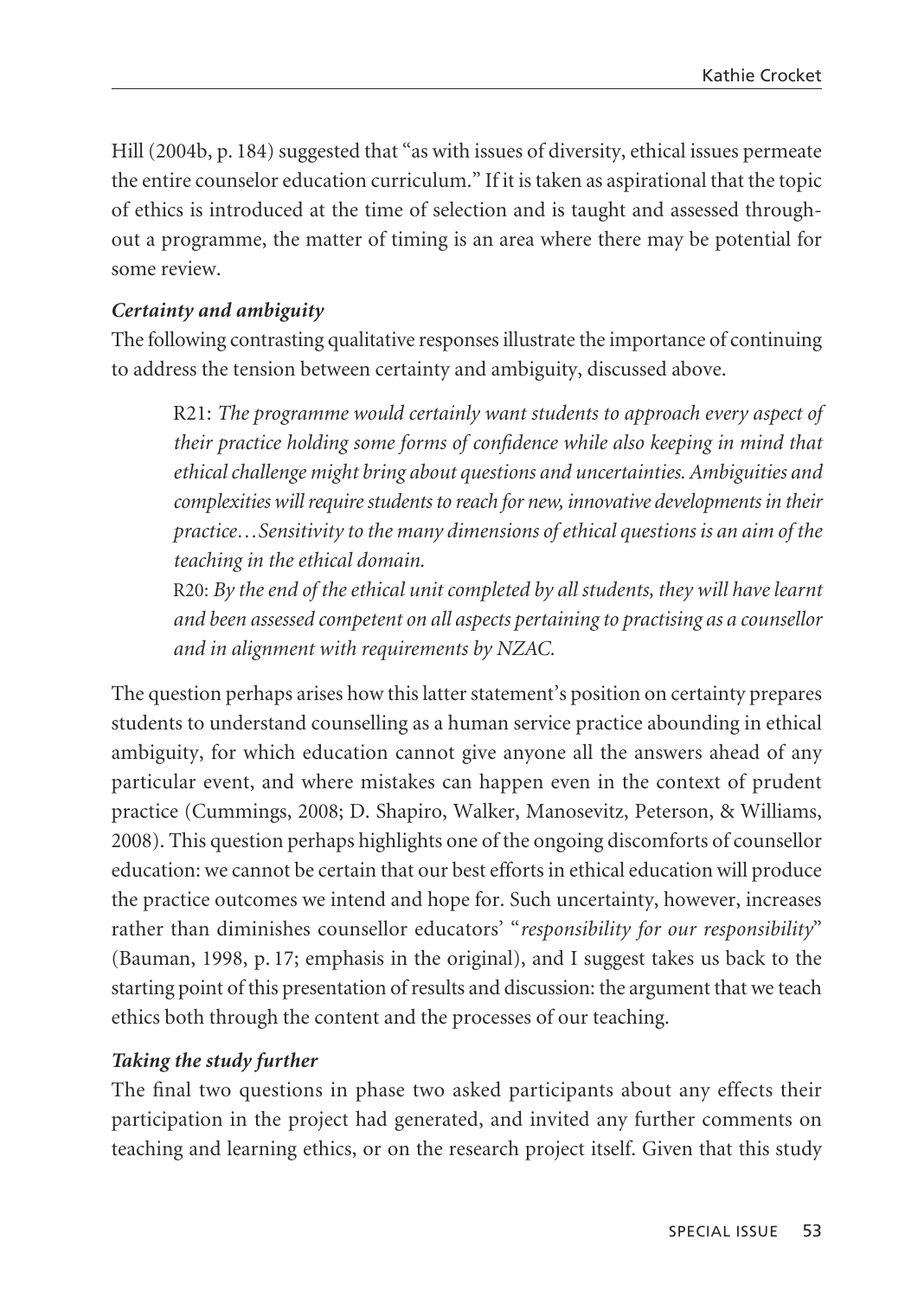originated out of the Ethics Committee's responsibilities for ethics education, it was heartening to read of the ways in which participants had used their engagement in the project as a reflecting surface to both appreciate and extend their teaching:

R12: *I am now wondering what other ways I can teach ethics apart from following a process model. I will retain the model but have a conversation with colleagues about other possibilities. And I will look at how I am currently critiquing ethics and models throughout my teaching…[Ethics] is something that I really enjoy teaching as our work is always imbued with ethical nuances and decisions.*

R19: *We are wondering if we should put more emphasis on ethics. We are also interested in checking out Tim Bond's recent book.*

R15: *Highlighted some areas for further focus than currently provided…Great to know there is a research project paying attention to such a crucial aspect of students' training.*

R25: *Further integration of ethical elements into the programme teaching. Possibility of a closer relationship [with NZAC], and NZAC approval for operating under its* Code*…Making more visible and integrated the ethical practice of counselling in a treaty nation founded on Te Tiriti o Waitangi…All the best with this valuable piece of research. I eagerly await the outcome.*

R26: *Reminded and made visible the many sites where ethical conduct is emphasized; foregrounded the importance of this aspect in our teaching; and sparked new ideas of how this may be revisited and reshaped. Time constraint is a reality to work around. [A] meaningful project that invited reflections and rethinking about our commitment to ethical practice.*

Echoing the certainty of an earlier comment on learning outcomes, R20's response to questions about the effects of participation in the study stood apart in indicating only satisfaction with current teaching: "*I think we do a great job of teaching beginning counsellors in assisting them to develop an ethical mindset in their practice.*"

# **Implications and limitations of the study**

I have already noted that some potential participants were excluded by the study's time frame: their perspectives would have enriched the study. Just as R26, above, noted the effects of time constraints for what it is possible to teach, so time constraints meant this was a less collaborative research process than I would have preferred, both in its datagenerating strategies and in being undertaken individually. While I am very grateful to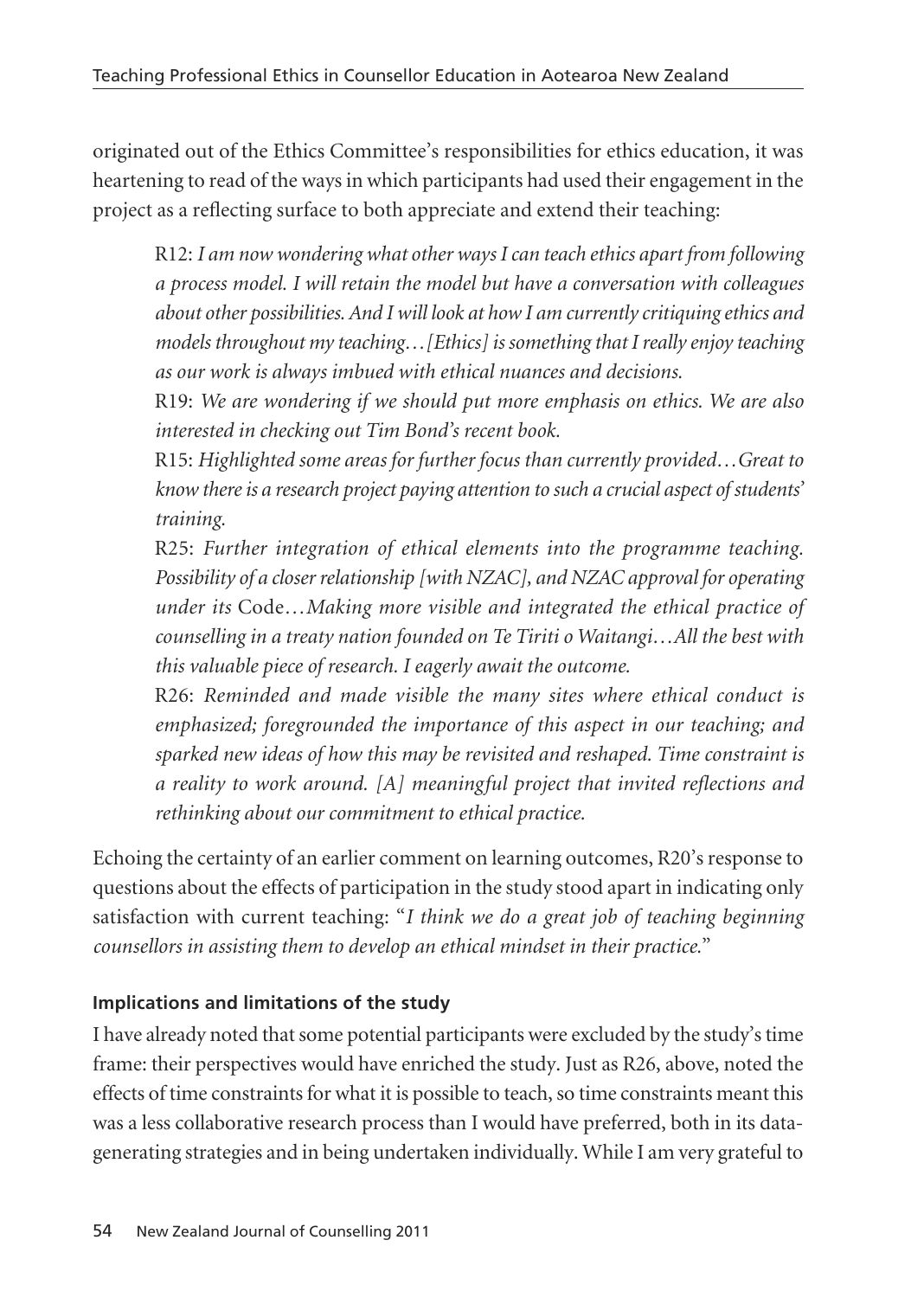have experienced my colleagues' generous responses to this online survey format despite its limitations, my preference remains for qualitative research practices that offer more immediate dialogic possibilities. I am not sure how far the claims for the efficiency and economy of online surveys are borne out by my first experience of using this medium and method, and the research materials are less rich than those I am used to.

Nonetheless, I suggest that this beginning dialogue offers some useful reflections and questions for counsellor educators to consider—as programmes and as a professional interest group—as we teach ethics for counselling practice. These are questions about which we might also engage supervisors and our counselling colleagues in discussion, and for the National Ethics Committee of NZAC to consider. Frank (2005) suggested that:

*the research report must always understand itself not as a final statement of who the research participants are, but as one move in a continuing dialogue through which those participants will continue to form themselves as they continue to become who they may yet be.* (p. 967)

I understand this project as one move in a continuing dialogue as our profession gives more overt attention to how we might shape ethics education towards how it may yet be. The project, as reported here, raises some particular questions for further discussion by counsellor educators and in our wider profession:

- To what extent should the *how* and *what* of ethics teaching be woven together?
- How do we educate for a practice in which we cannot know ahead of time what ambiguities will emerge?
- How much theory of ethics is needed for ethical practice?
- When do we begin to teach ethics?
- How well are we teaching an ethics of partnership for counselling in Aotearoa New Zealand?

#### *Acknowledgements*

I thank Anne Harlow, of the Wilf Malcolm Institute for Education Research, University of Waikato, for guidance in the use of Lime Survey; my three colleagues who tested the phase-two survey before it went live; and participants who gave time and knowledge to the study, thus living out our responsibility to participate in the activities of our profession (NZAC *Code of Ethics*, 7.3.b).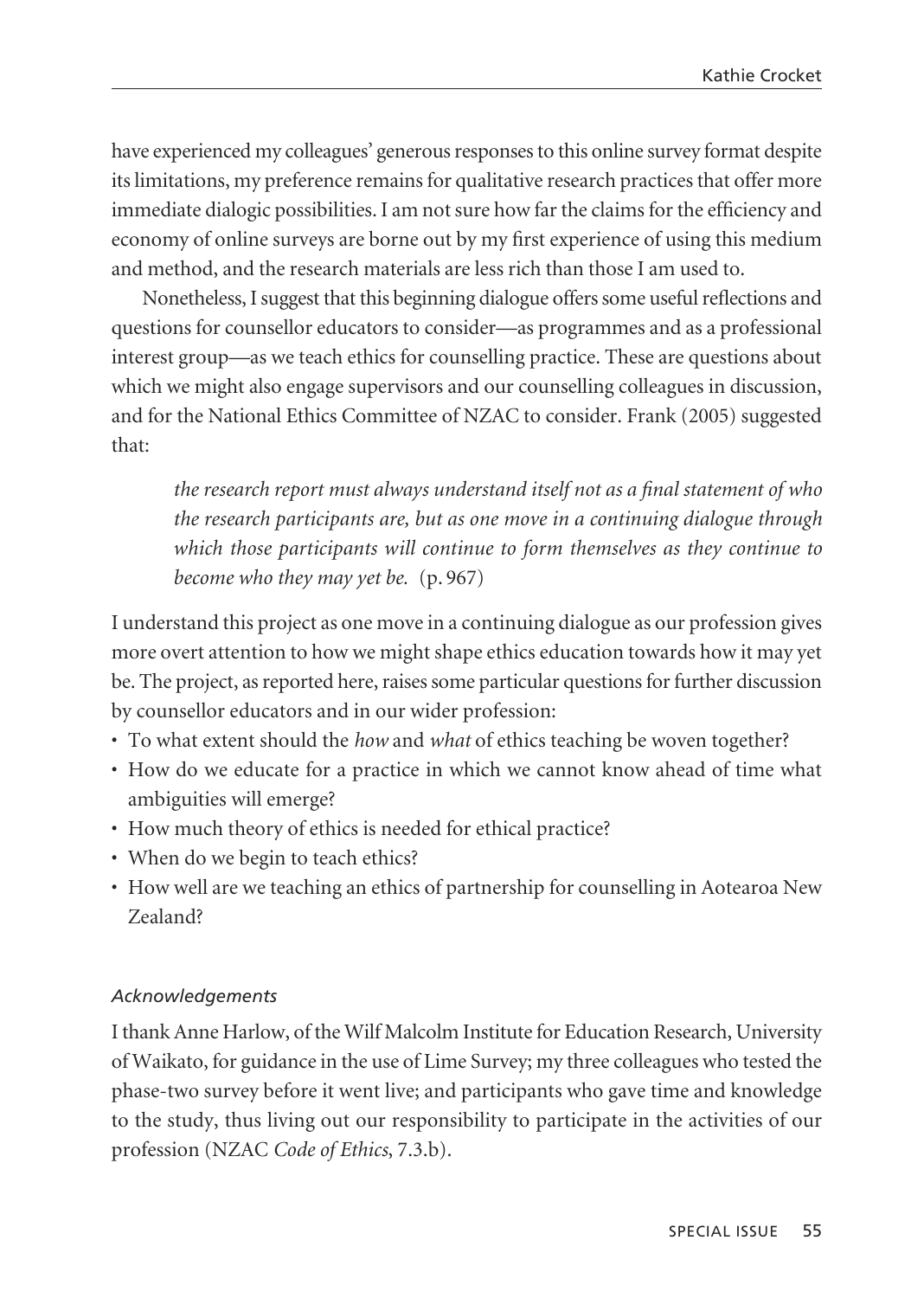#### References

- Bauman, Z. (1998). What prospects of morality in times of uncertainty? *Theory, Culture & Society*, *15*(1), 11–22.
- Bauman, Z. (2000). Am I my brother's keeper? *European Journal of Social Work*, *3*(1), 5–11.
- Beauchamp, T., & Childress, J. F. (1994). *Principles of biomedical ethics* (4th ed.). New York, NY: Oxford University Press.
- Betan, E. J. (1997). Toward a hermeneutic model of ethical decision making in clinical practice. *Ethics & Behavior*, *7*(4), 347–365.
- Boland-Prom, K., & Anderson, S. C. (2005). Teaching ethical decision making using dual relationship principles as a case example. *Journal of Social Work Education*, *41*(3), 495–510.
- Bond, T. (2011). Book review: *Ethics in practice: A guide for counsellors. New Zealand Journal of Counselling, 31*(1), 98–102.
- Cohen, L., Manion, L., & Morrison, K. (2000). *Research methods in education* (5th ed.). London, England: Routledge-Falmer.
- Cornforth, S., & Crocket, K. (2011). Situating ethical practice in philosophical storylines. In K. Crocket, M. Agee, & S. Cornforth (Eds.), *Ethics in practice: A guide for counsellors* (pp. 33–42). Wellington, New Zealand: Dunmore.
- Cottone, R. R., & Claus, R. E. (2000). Ethical decision-making models: A review of the literature. *Journal of Counseling & Development*, *78*(3), 275–283.
- Crocket, K. (2001). *Narrative approaches in counselling supervision*. Unpublished doctoral thesis, University of Waikato, Hamilton, New Zealand.
- Crocket, K., Agee, M., & Cornforth, S. (Eds.). (2011). *Ethics in practice: A guide for counsellors*. Wellington, New Zealand: Dunmore.
- Crocket, K., Cooper, D., Crockett, J., Elder, J., Flanagan, P., Horide, P., …White, C. (2004). Responsibility in counselling supervision in New Zealand: An exploratory study of supervisee perspectives. *New Zealand Journal of Counselling*, *25*(2), 18–33.
- Cummings, N. (2008). Foreword. In D. Shapiro, L. Walker, M. Manosevitz, M. Peterson, & M. Williams (Eds.), *Surviving a licensing board complaint: What to do, what not to do*. Phoenix, AZ: Zeig, Tucker, & Theisen.
- Davis, M. (1999). *Ethics and the university*. London, England: Routledge.
- Frame, M. W., & Williams, C. B. (2005). A model of ethical decision making from a multicultural perspective. *Counseling and Values*, *49*(3), 165–180.
- Frank, A. (2005). What is dialogical research, and why should we do it? *Qualitative Health Research*, *15*(7), 964–974. doi: 10.1177/1049732305279078
- Freeman, S. J., Engels, D. W., & Altekruse, M. K. (2004). Foundations for ethical standards and codes: The role of moral philosophy and theory in ethics. *Counseling & Values*, *48*(3), 163–173.
- Gawthrop, J. C., & Uhlemann, M. R. (1992). Effects of the problem-solving approach in ethics training. *Professional Psychology: Research and Practice*, *23*(1), 38–42.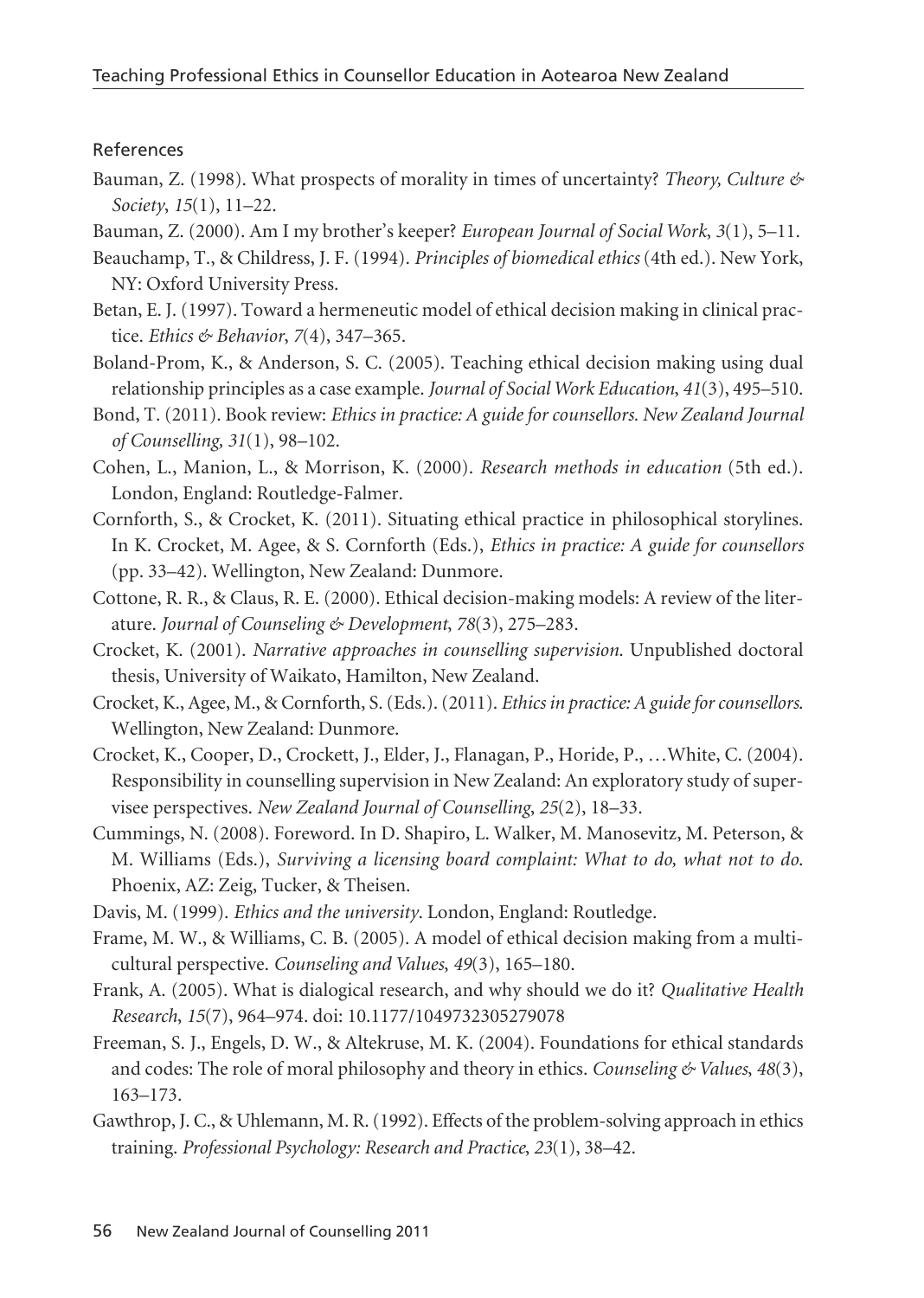- Glover, D., & Bush, T. (2005). The online or e-survey: A research approach for the ICT age. *Westminster Studies in Education, 28*(2), 135–146. doi: 10.1080/01406720500256202
- Grant, B. (2011). Unbearable affect in ethical problems. In K. Crocket, M. Agee, & S. Cornforth (Eds.), *Ethics in practice: A guide for counsellors* (pp. 154–158). Wellington, New Zealand: Dunmore.
- Gray, M., & Gibbons, J. (2007). There are no answers, only choices: Teaching ethical decision making in social work. *Australian Social Work*, *60*(2), 222–238.
- Gutman, A. (1998). How can universities teach professional ethics? In W. G. Bowen & H. T. Shapiro (Eds.), *Universities and their leadership* (pp. 157–171). Princeton, NJ: Princeton University Press.
- Harlow, A. (2010). Online surveys: Possibilities, pitfalls and practicalities: The experience of the TELA evaluation. *Waikato Journal of Education*, *15*(2), 95–108.
- Hawkins, A. H. (1997). Medical ethics and the epiphanic dimension of narrative. In H. L. Nelson (Ed.), *Stories and their limits: Narrative approaches to bioethics* (pp. 153–170). New York, NY: Routledge.
- Hill, A. L. (2004a). Ethical analysis in counseling: A case for narrative ethics, moral visions, and virtue ethics. *Counseling and Values*, *48*(2), 131–149.
- Hill, A. L. (2004b). Ethics education: Recommendation for an evolving discipline. *Counseling & Values*, *48*(3), 183–203.
- Hugman, R. (2005). *New approaches in ethics for the caring professions*. Basingstoke, England: Palgrave Macmillan.
- Kitchener, K. S. (1986). Teaching applied ethics in counsellor education: An integration of philosophical principles and psychological processes. *Journal of Counseling and Development*, *64*, 306–310.
- Knapp, S., & Sturm, C. (2002). Ethics education after licensing: Ideas for increasing diversity in content and process. *Ethics & Behavior*, *12*(2), 157–166.
- Loewenthal, D., & Snell, R. (2001). Psychotherapy as the practice of ethics. In F. P. Barnes & L. Murdin (Eds.), *Values and ethics in the practice of psychotherapy and counselling* (pp. 23– 31). Buckingham, England: Open University Press.
- Medcalf, E. (2008). Ethical responsibilities towards third parties. *Counselling Today: Nga Korero Awhina*, *29*(1), 31.
- Mika, C. (2011). A second reflection on "Te Tiriti and ethics as dialogue: A unique call to partnership." In K. Crocket, M. Agee, & S. Cornforth (Eds.), *Ethics in practice: A guide for counsellors* (pp. 26–27). Wellington, New Zealand: Dunmore.
- Miller, J. H. (1994). Professionalisation in counselling: Are we in danger of losing our way? *New Zealand Journal of Counselling*, *16*(2), 7–13.
- Miller, J. H. (2011). More than a decade of considerable change: An interpretation of the New Zealand Association of Counsellors newsletters 1997–2009. *New Zealand Journal of Counselling*, *31*(1), 1–16.